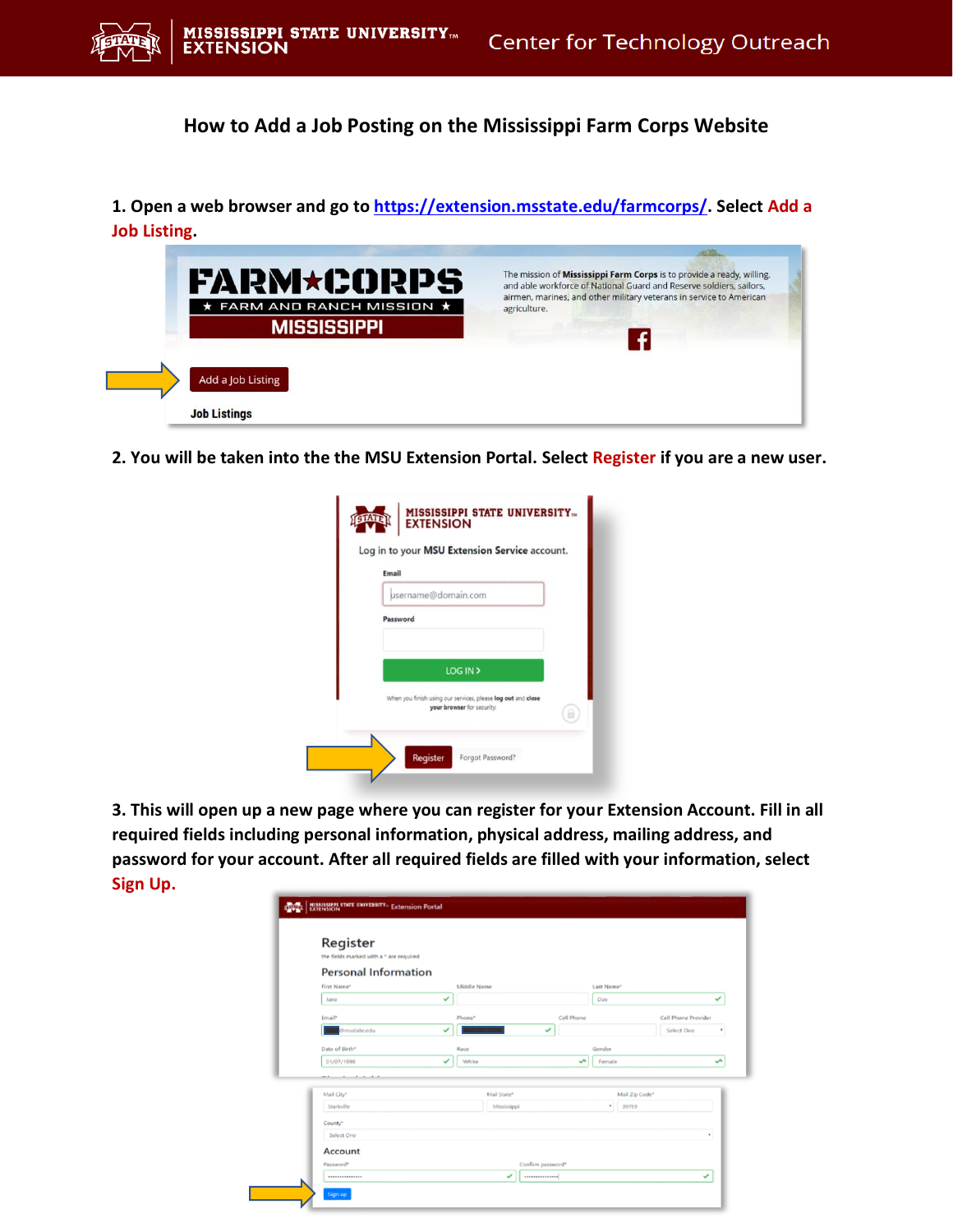**3. You wil receive an email with instructions to finish setting up your account. If you don't receive an email, make sure you check your spam folder.**

| MISSISSIPPI STATE UNIVERSITY <sub>"</sub> Extension Portal<br><b>EXTENSION</b>                                                                          |  |
|---------------------------------------------------------------------------------------------------------------------------------------------------------|--|
| You should receive an email with instructions to finish setting up your account. If you<br>don't receive an email, make sure to check your spam folder. |  |
| For assistance with logging in, contact<br>Extension Center for Technology Outreach<br>Monday-Friday, 8am-5pm at (662) 325-3226.                        |  |
| Copyright @ 2019-2020 Mississippi State University Extension Service. All rights reserved.                                                              |  |
|                                                                                                                                                         |  |

**4. Open your email. To verify your account, click on the email from Extension Portal and click the Link in the message of the email.** 

| <b>Extension Portal</b><br>Mississippi State University<br>2:52 PM<br>Hi Jane Doe, Click on the                  |                    |           |                       |  |  |  |
|------------------------------------------------------------------------------------------------------------------|--------------------|-----------|-----------------------|--|--|--|
| Mississippi State University Extension Service Account                                                           |                    |           |                       |  |  |  |
| Extension Portal <no-reply@ext.msstate.edu></no-reply@ext.msstate.edu>                                           | $\leftarrow$ Reply | Reply All | $\rightarrow$ Forward |  |  |  |
| EP.<br>To Crews, India                                                                                           |                    |           | Thu 4/23/2020 2:52 PM |  |  |  |
| Hi Jane Doe,                                                                                                     |                    |           |                       |  |  |  |
| Click on the link below to verify your email address and finish setting up your account.                         |                    |           |                       |  |  |  |
| Link                                                                                                             |                    |           |                       |  |  |  |
| For assistance, contact Extension Center for Technology Outreach Monday to Friday, 8am to 5pm at (662) 325-3226. |                    |           |                       |  |  |  |
|                                                                                                                  |                    |           |                       |  |  |  |
|                                                                                                                  |                    |           |                       |  |  |  |
|                                                                                                                  |                    |           |                       |  |  |  |

**5. After you click the link, you will be taken to a webpage that say Account Verification Successful. Do not click Login Here.**

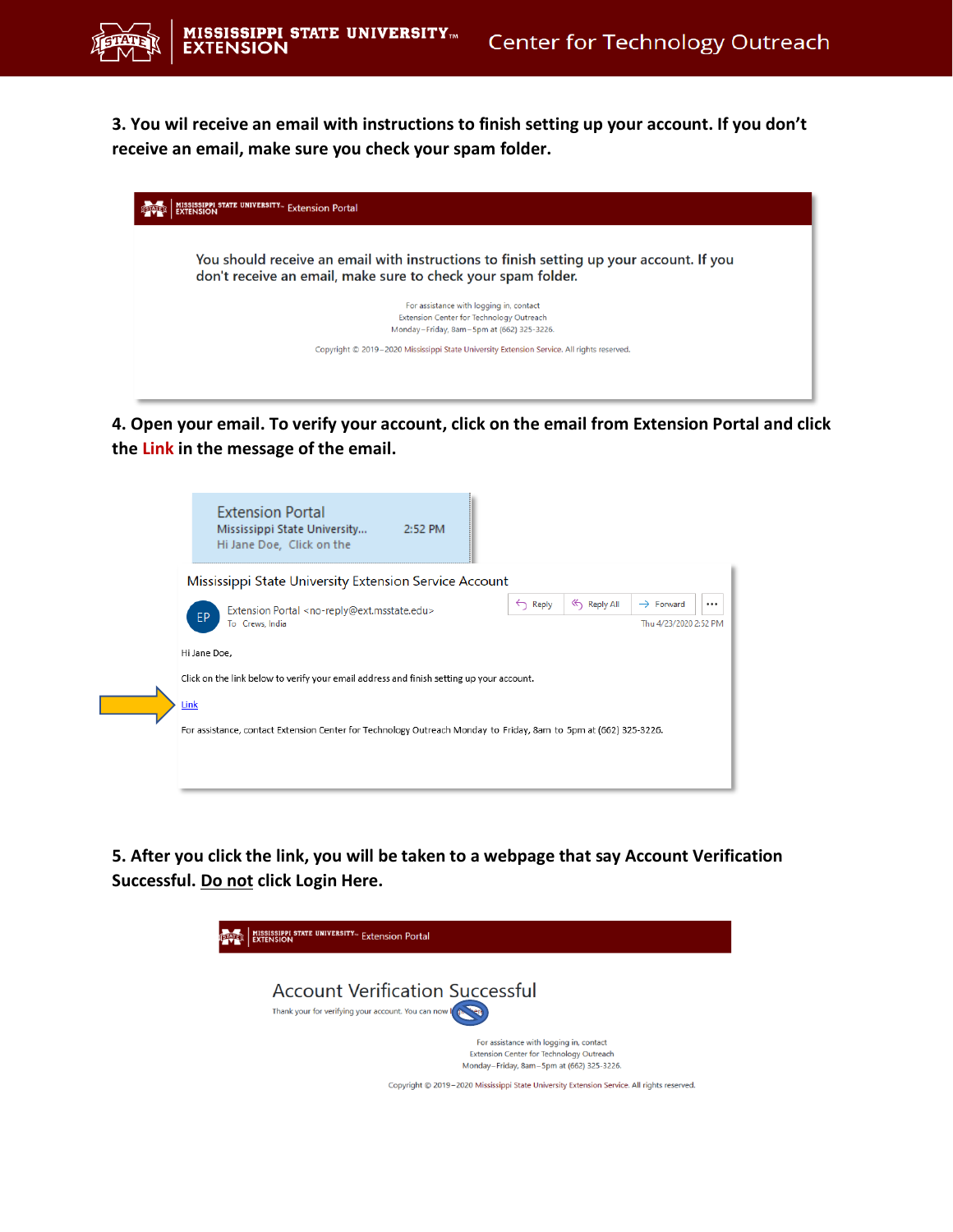

**6. Go to [https://extension.msstate.edu/farmcorps/.](https://extension.msstate.edu/farmcorps/) Select Add a Job Listing.**

**7. Log into the MSU-ES Portal with your email account and password that you registered with and select Log In.**

| <b>MISSISSIPPI STATE UNIVERSITY</b><br><b>STATE</b><br><b>EXTENSION</b>                    |
|--------------------------------------------------------------------------------------------|
| Log in to your MSU Extension Service account.                                              |
| <b>Email</b>                                                                               |
| <b>D</b> msstate.edu                                                                       |
| Password                                                                                   |
|                                                                                            |
| LOG IN >                                                                                   |
| When you finish using our services, please log out and close<br>your browser for security. |

**8. After you have successfully logged into your account, you will now have access to add and submit your job listing. Fill out all required fields and select Submit.** 

| <b>FARM*CORPS</b>                                                                                                 | The mission of Mississippi Farm Corps is to provide a ready, willing, and able<br>workforce of National Guard and Reserve soldiers, sailors, airmen, marines, and<br>other military veterans in service to American agriculture. |
|-------------------------------------------------------------------------------------------------------------------|----------------------------------------------------------------------------------------------------------------------------------------------------------------------------------------------------------------------------------|
| * FARM AND RANCH MISSION *                                                                                        |                                                                                                                                                                                                                                  |
| <b>MISSISSIPPI</b>                                                                                                | ÷                                                                                                                                                                                                                                |
| <b>Add Job Listing</b>                                                                                            |                                                                                                                                                                                                                                  |
| Add instructions on how to edit etc here.                                                                         |                                                                                                                                                                                                                                  |
| Farm or Company Name*                                                                                             |                                                                                                                                                                                                                                  |
| First Name*                                                                                                       |                                                                                                                                                                                                                                  |
| Last Name *                                                                                                       |                                                                                                                                                                                                                                  |
| Email *                                                                                                           |                                                                                                                                                                                                                                  |
| Phone *                                                                                                           |                                                                                                                                                                                                                                  |
|                                                                                                                   |                                                                                                                                                                                                                                  |
| County *<br>Select -                                                                                              |                                                                                                                                                                                                                                  |
| What is the number of workers needed on your farm? *<br>$Seler1 - \vee$                                           |                                                                                                                                                                                                                                  |
| What is the time-frame for workers needed on your farm? (ex. May - August)? *                                     |                                                                                                                                                                                                                                  |
| What is the type of work skill needed (ex. Tractor driver, mechanic, picking crops, website development, etc.)? * |                                                                                                                                                                                                                                  |
| Please share any additional comments, needs, or concerns. *                                                       |                                                                                                                                                                                                                                  |
|                                                                                                                   |                                                                                                                                                                                                                                  |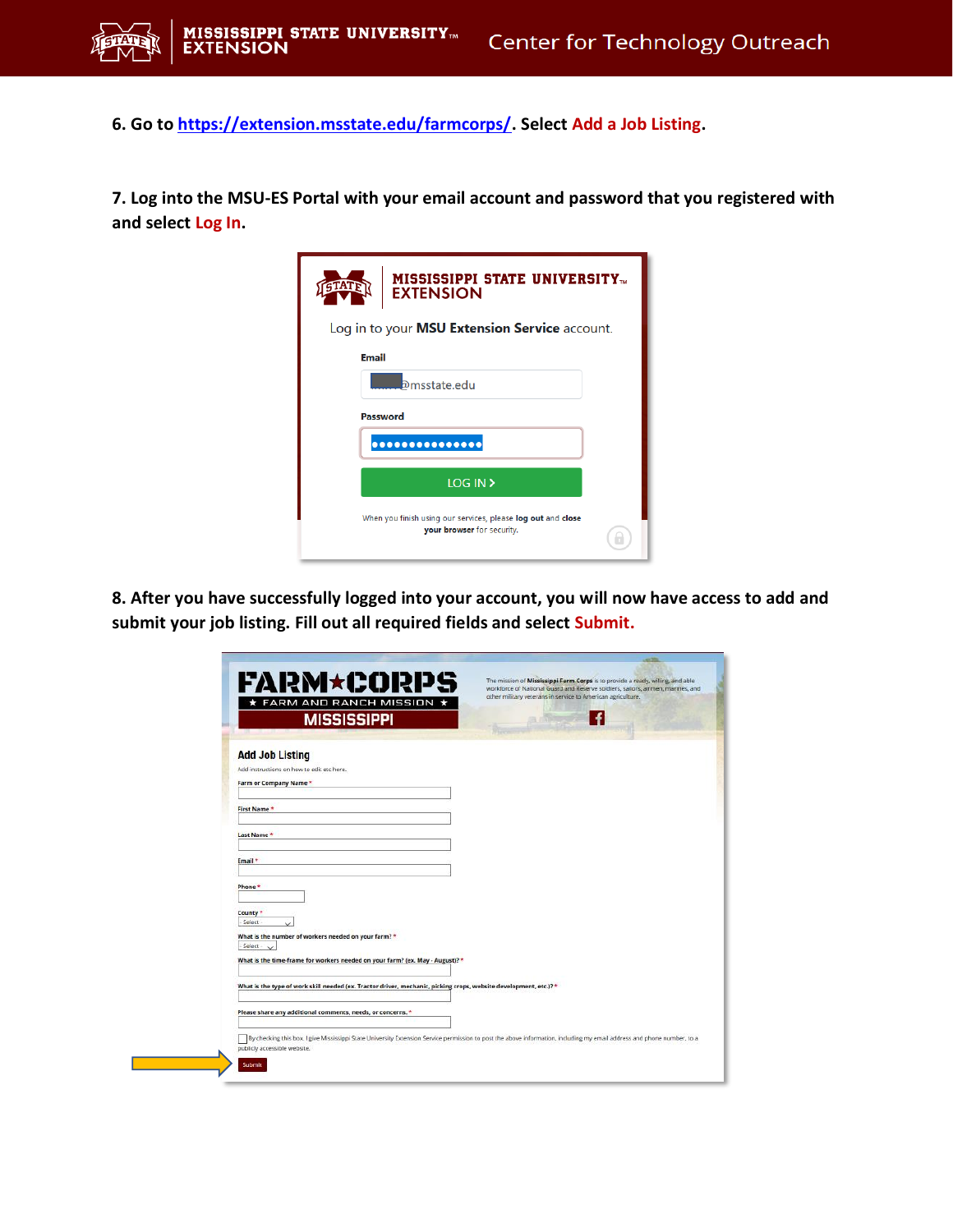

**9. You have now successfully submitted a job listing. Once it is approved it will appear in the listings.**

| <b>FARM*CORPS</b>                             | The mission of Mississippi Farm Corps is to provide a ready, willing, and able<br>workforce of National Guard and Reserve soldiers, sailors, airmen, marines, and<br>other military veterans in service to American agriculture. |  |  |  |
|-----------------------------------------------|----------------------------------------------------------------------------------------------------------------------------------------------------------------------------------------------------------------------------------|--|--|--|
| $\star$ FARM AND RANCH MISSION $\star$        |                                                                                                                                                                                                                                  |  |  |  |
| <b>MISSISSIPPI</b>                            |                                                                                                                                                                                                                                  |  |  |  |
|                                               |                                                                                                                                                                                                                                  |  |  |  |
| <b>Add Job Listing</b>                        |                                                                                                                                                                                                                                  |  |  |  |
|                                               |                                                                                                                                                                                                                                  |  |  |  |
| Thank you, your submission has been received. |                                                                                                                                                                                                                                  |  |  |  |

## **How To Delete a Job Listing**

**1. If you have just submitted the listing, click Go back to the form.**



**2. On the "Add Job Listing" page, select View your previous submissions.**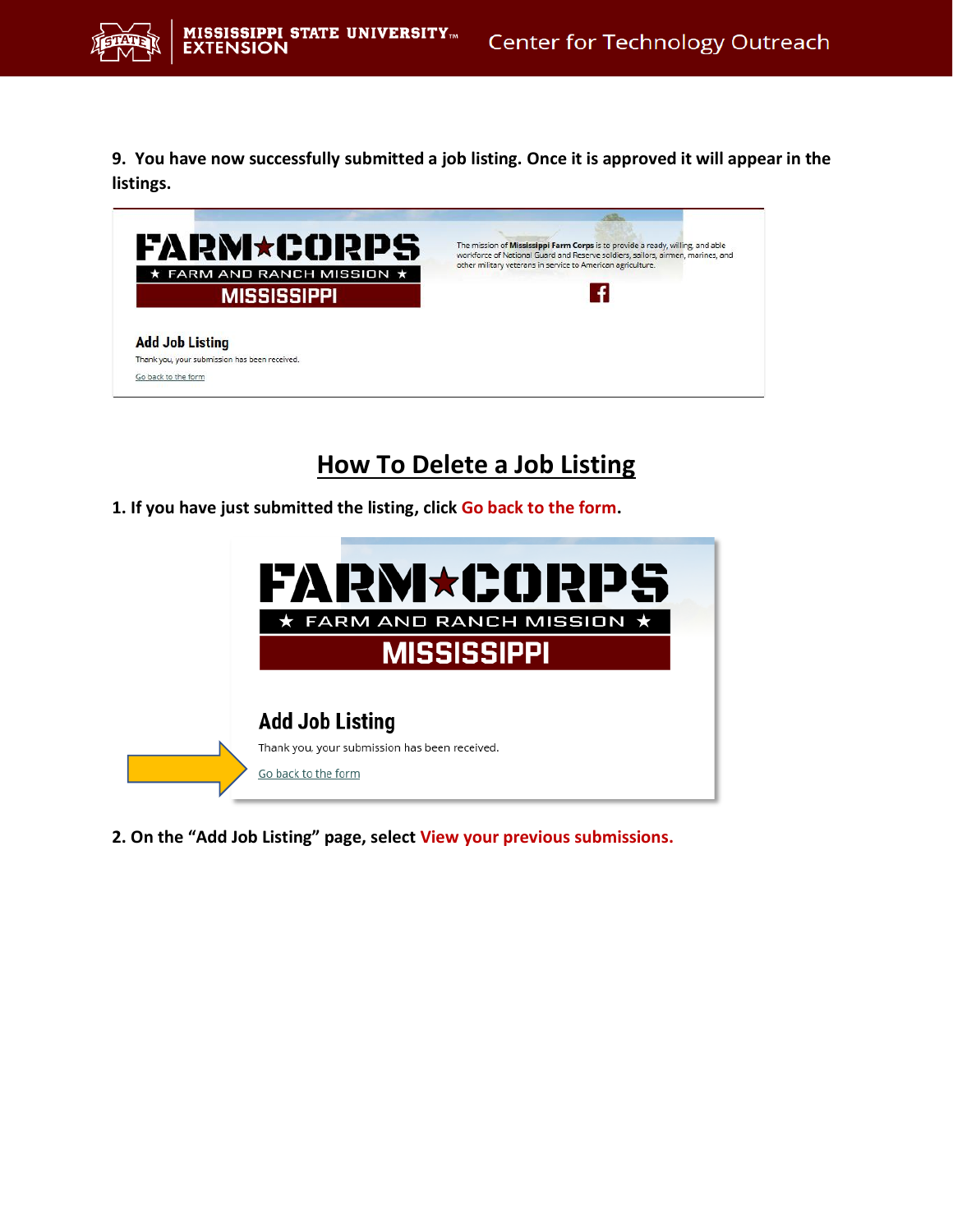



## **Add Job Listing**

You have already submitted this form. <u>View your previous submissions</u>.

Add instructions on how to edit etc here.

Farm or Company Name \*

**3. Select Delete.**

|                                                        |             |                    |            | FARM*CORPS                       |  |
|--------------------------------------------------------|-------------|--------------------|------------|----------------------------------|--|
|                                                        |             |                    |            | ★ FARM AND RANCH MISSION ★       |  |
|                                                        |             | <b>MISSISSIPPI</b> |            |                                  |  |
| Submissions for                                        |             |                    |            | <b>@gmail.com</b>                |  |
| Showing 1 - 1 of 1.<br>Submitted<br>04/23/2020 - 17:27 | <b>User</b> | @gmail.com.        | IP address | <b>Operations</b><br>view delete |  |

**4. Select Delete to remove the job listing.** 



**5. You now have successfully deleted the job listing.**